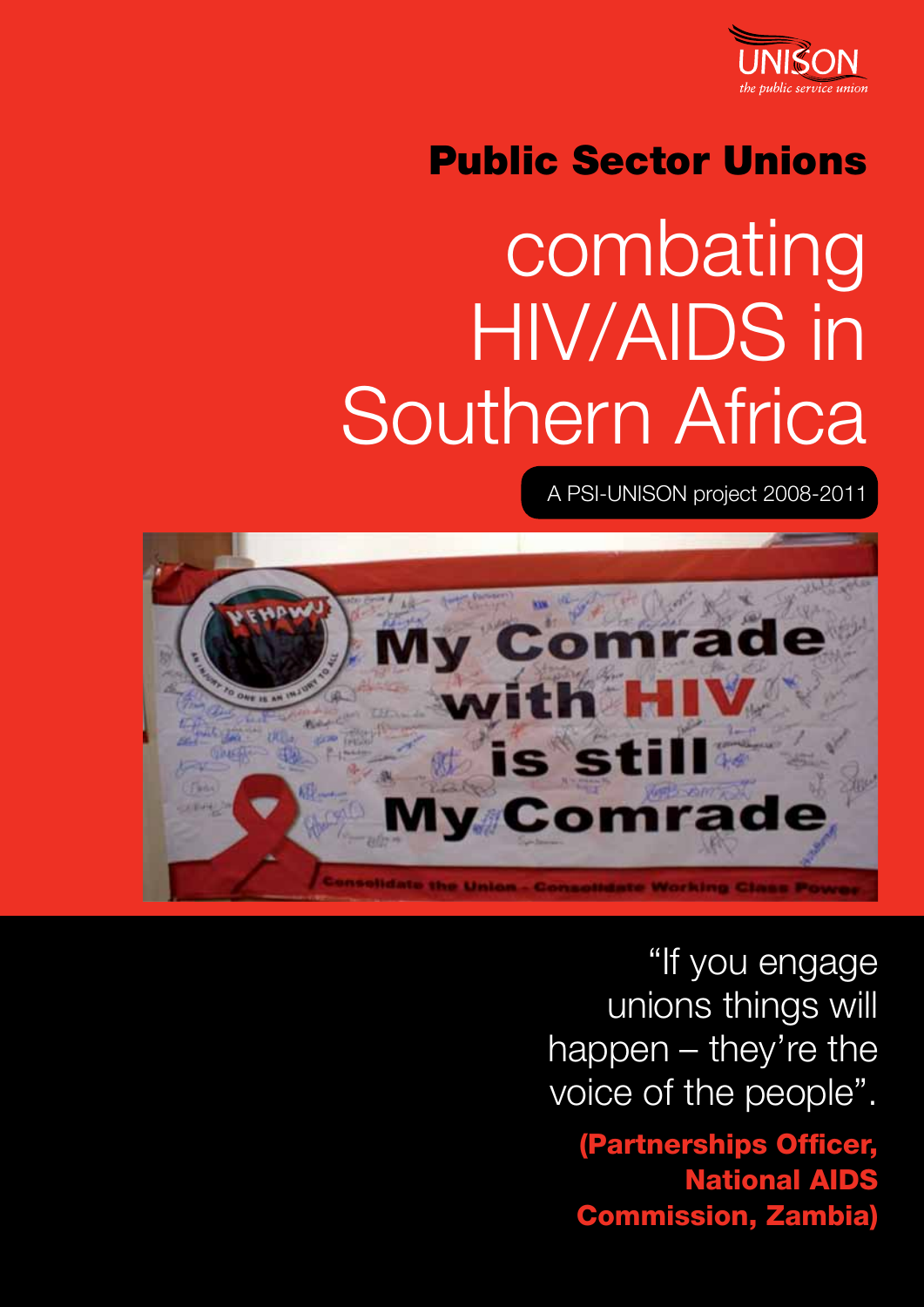

## 1. Introduction

The purpose of this project was to strengthen the capacity of public sector unions in southern Africa to respond to HIV and related conditions. Thirtytwo unions in 11 countries (Angola, Botswana, Lesotho, Malawi, Mauritius & Rodrigues, Mozambique, Namibia, South Africa, Swaziland, Zambia, Zimbabwe), with a combined membership of over 700,000, came together to take action on HIV and AIDS. They brought their comparative advantage in the following areas:

- $\blacksquare$  representing the needs and protecting the rights of large numbers of workers;
- $\blacksquare$  negotiating with employers and advocating with government; and
- $\blacksquare$  informing, training, educating and influencing members, their families and communities.

They were supported by UNISON, the UK public service union, and Public Services International, the global union federation. The project was funded by a grant from the UK Department for International Development.

## 2. Project approach

The challenge for the unions in the face of the epidemic was to protect the rights and health of their members and the broader community and to help maintain vital public services. They developed a two-pronged approach, integrating HIV issues in policy development and negotiation as well as in their organising and educational work:

#### 3. HIV impact on the public sector

Southern Africa bears the burden of high HIV prevalence combined with limited resources to cope. The public sector is the one most exposed to the impact of the epidemic as well as being the major employer: not only does the health service have to manage the most direct consequences of HIV-related sickness and death, but the government must deal with the impact of AIDS on all social and economic sectors. The impact of AIDS on the public sector has not been fully established, but a number of economists<sup>1</sup> have presented clear evidence of a complex web of impacts as well as the benefits of workplace programmes in countering them.

1 See for example the work of the ILO and also Markus Haacker at the IMF and Alan Whiteside at HEARD, University of KwaZulu-Natal, South Africa, among others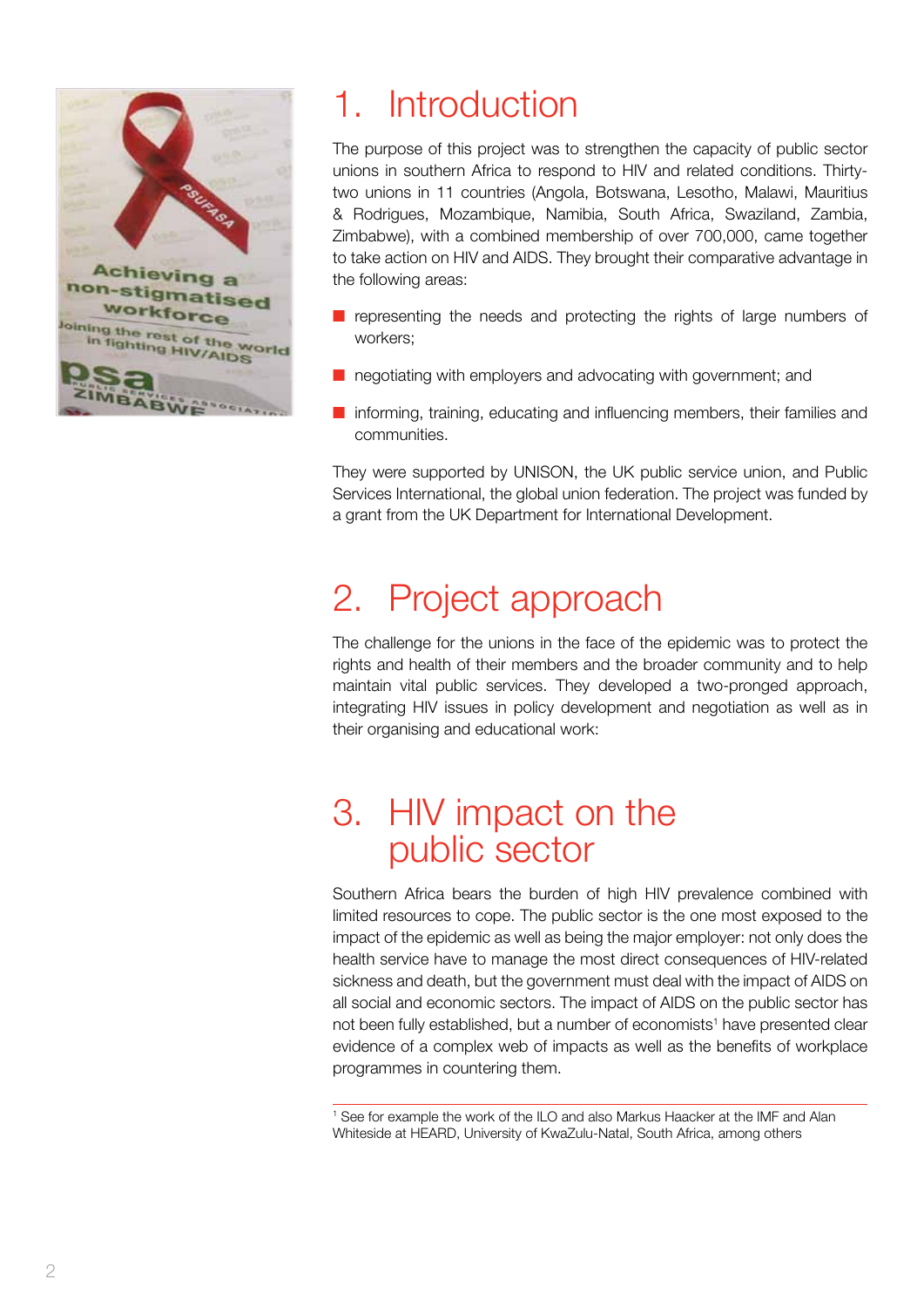advocacy & leadership to counter stigma, develop national policy for the world of work & promote action through the workplace

workplace programmes for prevention & care: peer education, voluntary testing, reasonable accommodation, referral systems

HIV & other health issues on core union agenda

collective agreements & workplace policies to prohibit discrimination, protect rights, initiate activities

outreach to community & links with PLHIV, civil society, national AIDS authority

mainstreamed HIV in our policies and in our services to members thanks to the insistence of the project and the guidance we received."

#### (Zambia)

### "We have 4. Project activities

The unions concerned were well aware of the needs of their members in relation to AIDS, their responsibility to defend rights and promote wellness, and the obstacles facing them. A number had previously taken some – often ad hoc – action on AIDS but the project enhanced understanding, skills, knowledge-exchange and coordinated responses. It helped the unions develop the skills and confidence to advocate and bargain more effectively with government at policy level and with their immediate employers, and also provided guidance and technical support for workplace activities. Directly and indirectly it enabled them to reach substantial numbers of adults in the age group most at risk of HIV.

The main areas of focus were:

- deepening understanding of HIV as an issue of human and labour rights and building capacity to advocate, develop policy and undertake collective bargaining in this area;
- $\blacksquare$  strengthen capacity to initiate and contribute to workplace programmes, including peer education for prevention, support and care;
- $\blacksquare$  ensuring communications, exchange and the sharing of good practice among the project unions and with other partners, including civil society and the national HIV/AIDS authorities.

The shift from HIV as an 'add-on' to a core part of union business meant that the unions mobilised their networks of shop stewards and branch organisers, undertook extensive training of trainers activities, and progressively helped messages about HIV reach the membership at large. The commitment to taking action over the long term was shown through a doubling over the period in the number of unions with HIV policies and budgets. All now have an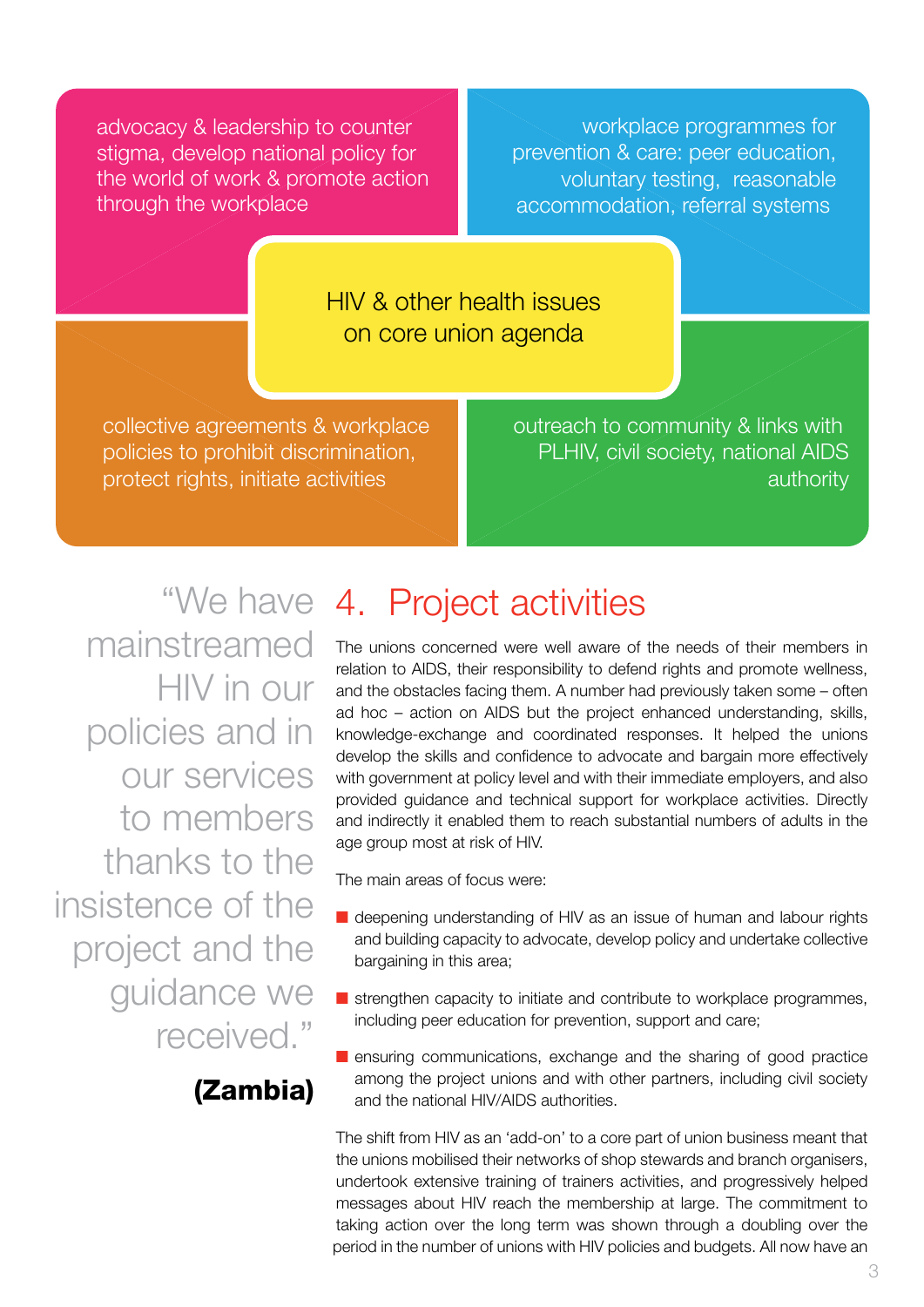The newsletter "records activities by different unions, promotes networking and information sharing"

#### (South Africa);

"informed the progress of the implementation schedule"

(Zimbabwe); "a good way of sharing best practices" (Malawi)

HIV coordinator, and many have networks of coordinators or focal persons at branch level.

The project provided technical support and enabled the exchange of ideas and experience through a project website; a regular newsletter; the production of 14 'How to Guides' on subjects from stigma and gender to ARVs and nutrition; and an annual regional seminar for all the activists, plus more frequent meetings of a coordinating team.

The newsletter was also appreciated by external stakeholders for the range of topics covered and the concrete detail included. Organisations requesting it on a regular basis include government departments, UN bodies, NGOs and private sector unions.

The project also provided funding for a national seminar in each country and set up an Activity Fund to provide a modest sum to each individual union for an activity of their choice. These were used well to provide information and training to key officials in order to obtain a multiplier effect. They also helped build relations with external partners, especially associations of people living with HIV but also government. In South Africa, for example, the department of health pointed to the unions' 'watchdog' function and commended them for holding government to account on their commitments; in Angola the ministry of health thanked the unions for interpreting and popularising legal provisions on HIV and AIDS.

### 5. Stigma, discrimination and the defence of rights

Partner unions gave high priority to defending the rights of those directly affected by HIV, including carers as well as workers living with HIV, whether openly or not – in particular the rights to continued employment, to non-



*National seminar on HIV/AIDS in Mauritius, February 2010.*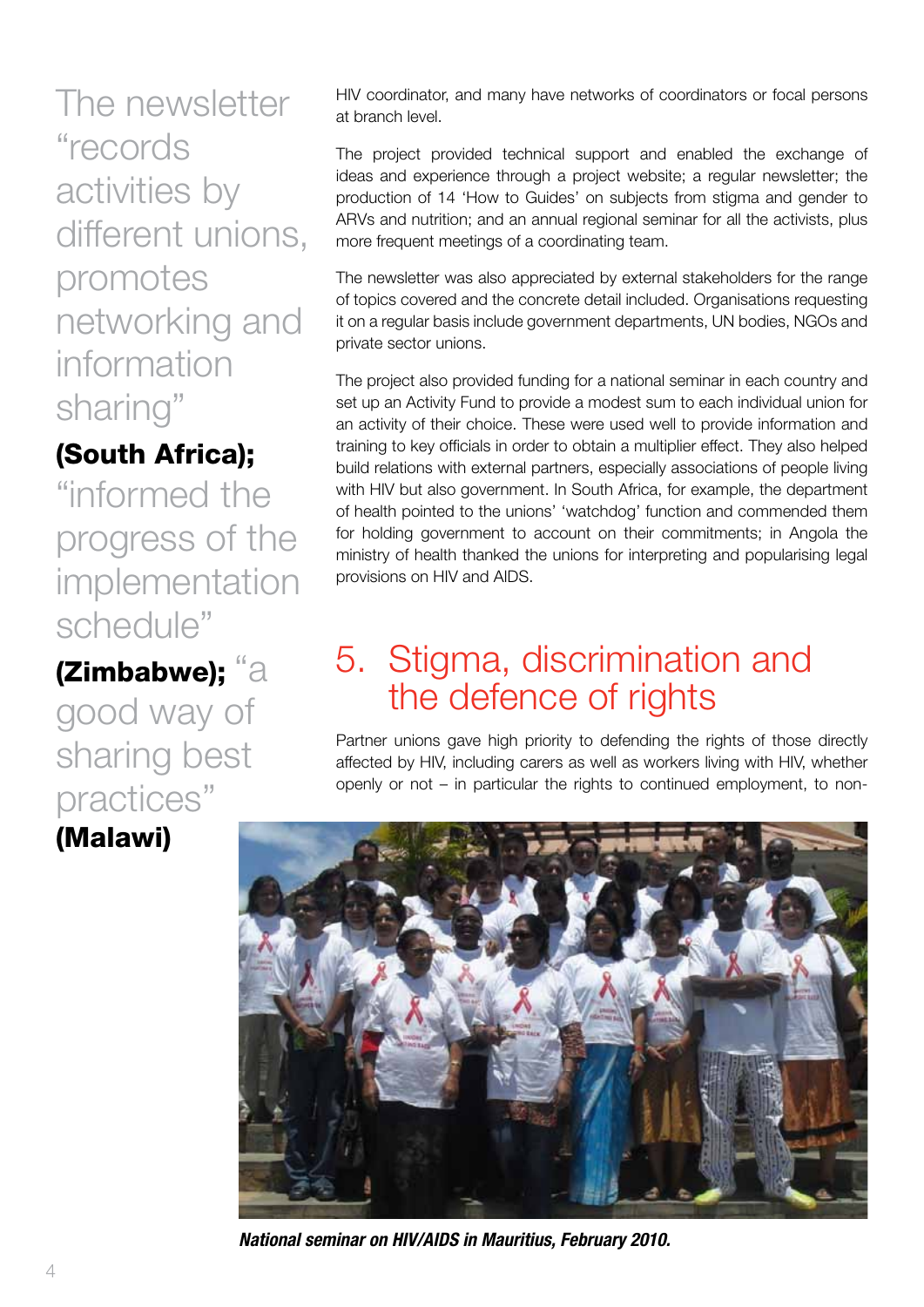"The Department's position on trade unions has shifted from suspicion to respect for their AIDS competence. We need them – they're more knowledgeable than we are!"

(Official at Gauteng Dept. of Health, South discrimination, to confidentiality, and to ARV treatment, care and support. In Namibia a priority was to 'normalise' the epidemic so that it could be discussed openly, thus reducing stigma and discrimination. Union strategies on rights took a multi-level approach:

i) lobbying and/or negotiating with government to strengthen the national or sectoral policy framework;

ii) training union negotiators, shop stewards and branch organisers on workers' rights in relation to HIV and how to secure agreements or policies at the workplace; and

iii) educating the membership so that they understand their own rights.

All the unions were committed to the introduction of workplace policies and programmes<sup>2</sup> on HIV, but understood the benefits of linking the issue to other



Africa) *Union activist presenting union plan during national seminar on HIV/ AIDS in Mauritius, February 2010.*

concerns such as occupational safety and health (OSH) or gender equality and making use of existing union and workplace structures. There was an increase of nearly 100% over the period in the number of unions which conduct collective bargaining negotiations that include provisions on HIV. In Zambia no collective agreements included HIV before the project – now many do, in all six public service sectors.

## 6. Peer education

The achievements of the unions' networks of peer educators (PEs) were significant in promoting trust and frankness, encouraging discussion of difficult issues, challenging the myths and taboos around HIV, and helping men and women understand more about each others' sexuality, feelings and needs. Gender training was a priority in Mozambique, and in Botswana

<sup>&</sup>lt;sup>2</sup> Key reference documents were the ILO Code of Practice on HIV/AIDS, the SADC Code on HIV/AIDS and Employment, ILO Recommendation No. 200 on HIV and AIDS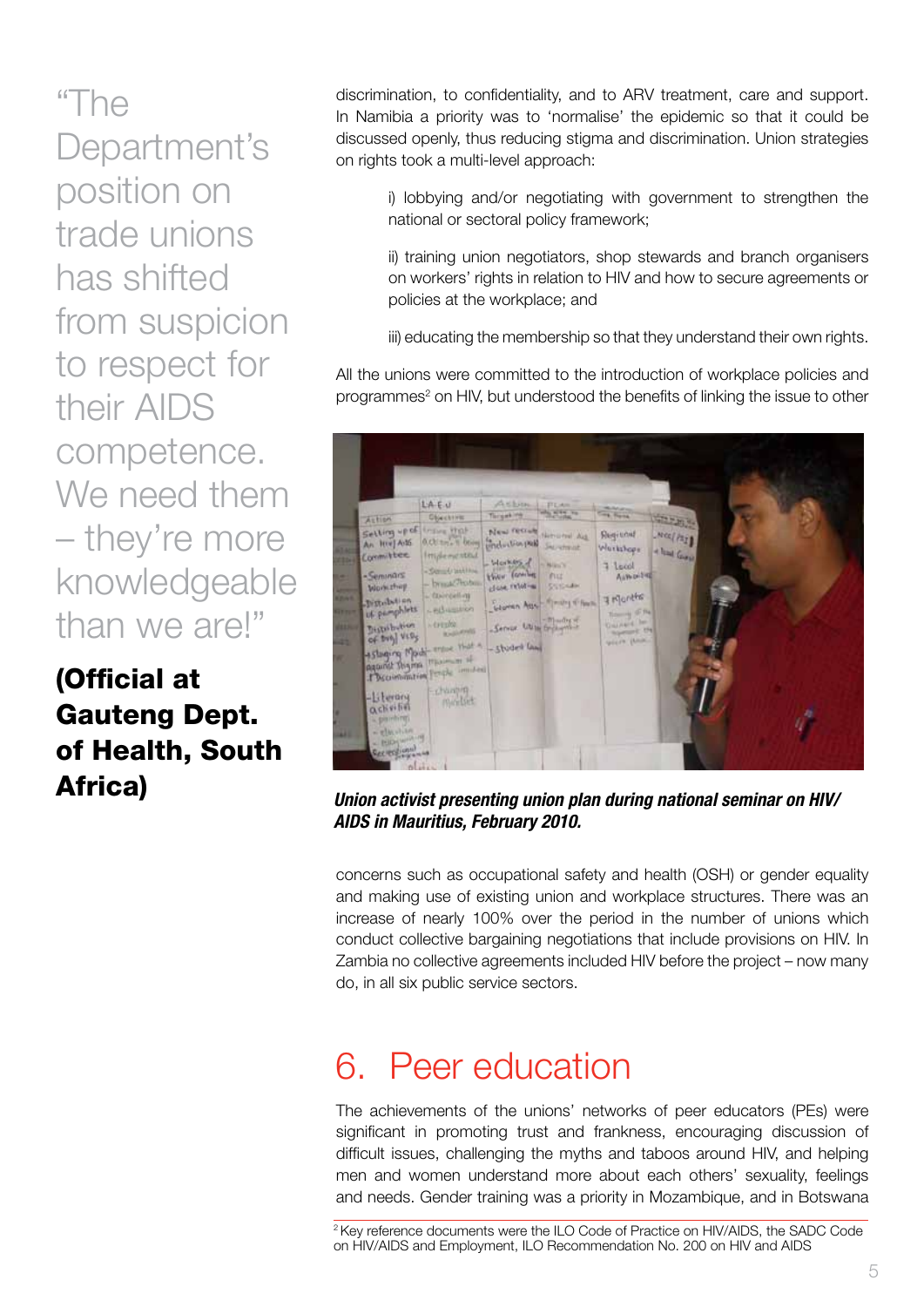"Workers through this project are able to go for VCT and claim their rights to the employer. They are also able to speak freely if they have contracted the virus." (Malawi)

one union was experimenting with workshops for men on gender, violence and HIV. "Violence against women and children is a big problem – the union must take a stand", said the organiser. "We sensitise male comrades that caring is not only for females to do." In Zambia peer educator-counsellors took on the difficult task of promoting and supporting partner notification, and in Malawi and South Africa PEs tackled the culture of sexual harassment at the workplace. The educators were often perceptive in their approaches, favouring one-to-one contact over time in order to build trust.

The unions had a number of strategies to encourage voluntary testing, including broad-based campaigns and wellness events. Several were pioneering health tests as opposed to HIV tests – optional broad spectrum tests that included, for example, diabetes, blood pressure, eyesight, and/or STIs.



*Tsitsi Mariwo Project Coordinator at the training of trainers on workplace policy development with unions in Botswana, April 2010*

#### 7. Health care workers

Almost half of the workers represented by unions in the project were in the health sector, the largest single group being nurses. These unions had clear ideas about the issues and needs in their sector and were doing their best to address them. Apart from work on needle-stick injuries and other occupational risks, unions were promoting the broader concept of 'caring for the carers', for example in South Africa and Zimbabwe, including ensuring access to ARVs. Variations on this were the support group set up at the University Teaching Hospital of Zambia, for staff living with and affected by HIV and the wellness centre for health workers in Swaziland offering counselling, voluntary testing, TB treatment and stress management. Another sensitive issue, which the unions discussed openly, was that of discrimination towards patients. The unions concerned were using a combination of negotiation, policy development and education to move forward.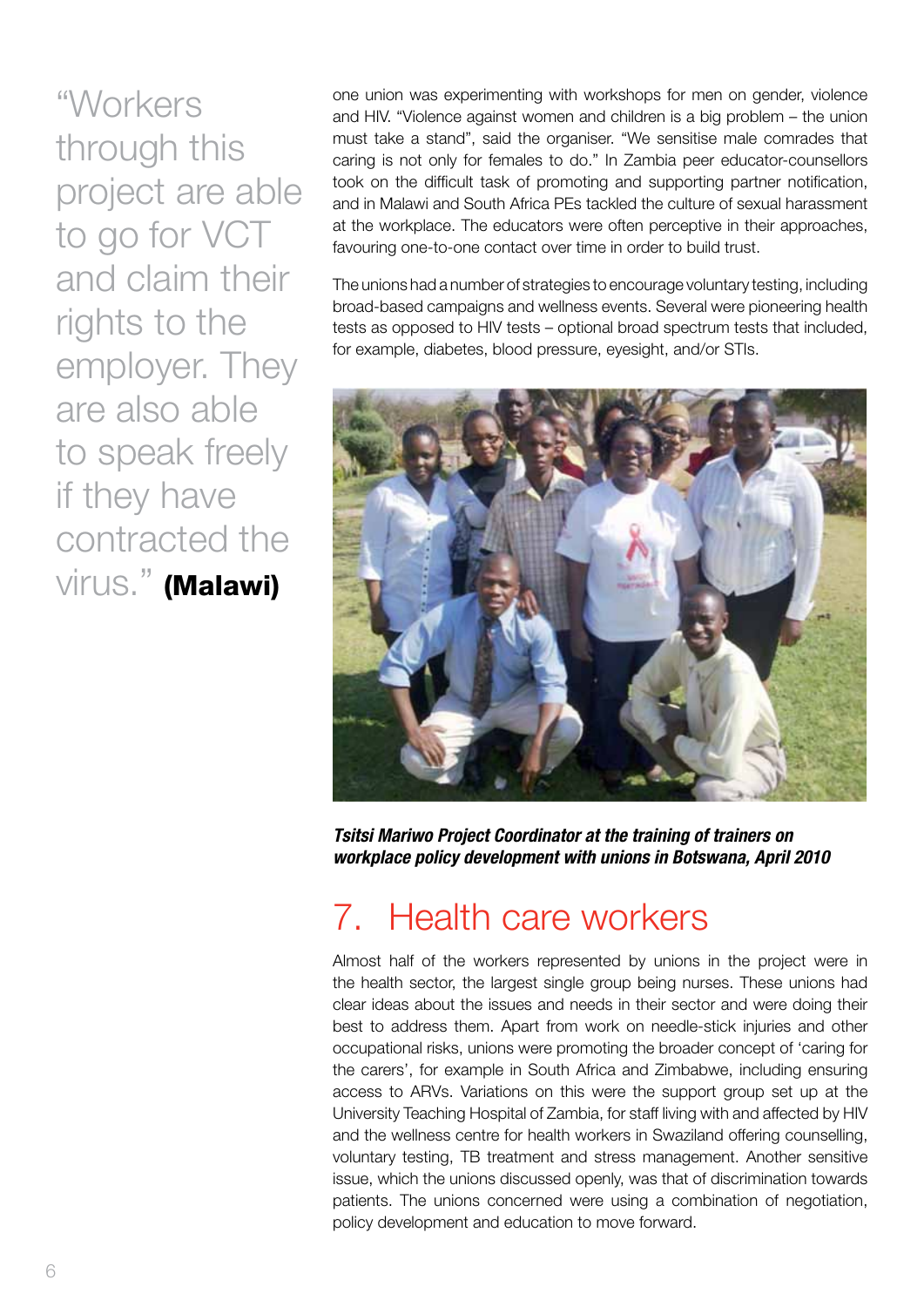"We discuss who is closest to this one, in age or kinship or from the same village, and that person goes to speak to him – many times if necessary. We explain that if he has the test he can get drugs. Many of our colleagues are now well because we helped them get the test." (Malawi)

## 8. Young workers

The threat of HIV to young people was a preoccupation for many activists questioned. Several of the unions had targeted workshops or training programmes at their younger members, for example in Malawi, South Africa and Zimbabwe, and the unions in Mauritius and Rodrigues had organised a range of activities for young people, some of them out-of-school and unemployed youth, involving local youth clubs, village committees and religious organisations.

## 9. Conclusion and follow-up

The evaluation concluded that the project should be counted as a success and PSI and UNISON commended for having implemented it. "In terms of meeting the agreed targets and indicators it was largely successful, but its achievements exceeded the requirements of the logframe." The full evaluation report outlines approaches and activities that are replicable elsewhere as well as identifying lessons learned. In fact, such were the real achievements of the project that PSI and UNISON are working with the unions to find ways of continuing their support, underpinned by the commitments of the union leadership. PSI's national coordinating committees will continue to provide the unions with a framework for exchange and coordination, and funds have been made available to continue servicing the website and producing the newsletter. UNISON is hoping to replenish the Activity Fund as a boost to the partner unions and to help them extend the project's benefits more widely.

The report also emphasises the broader development context of the project and urges development planners and decision-makers to learn from it the many ways trade unions can contribute to policy formulation, planning and implementation:



*Regional seminar in Johannesburg, February 2011.*